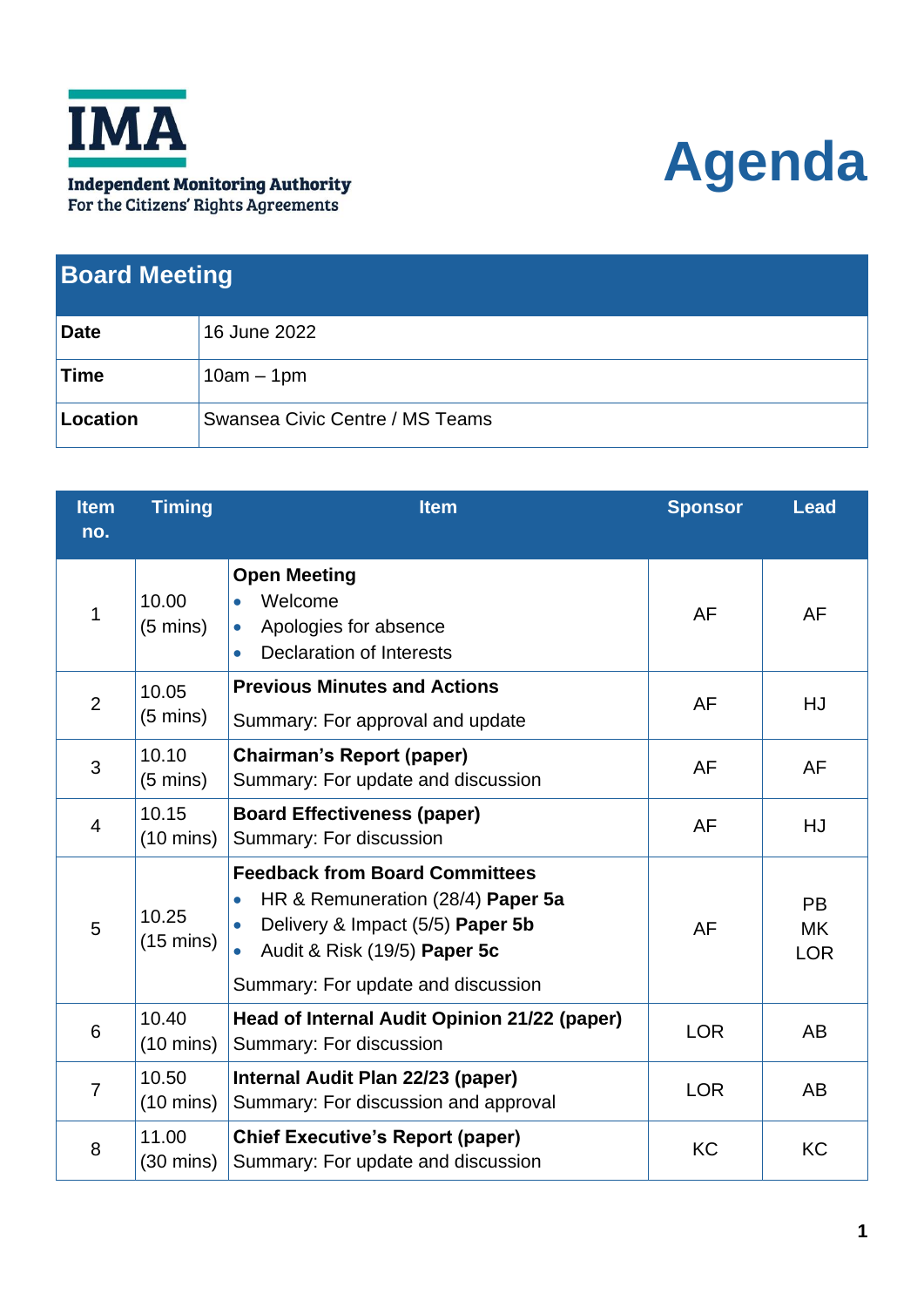| <b>Item</b><br>no. | <b>Timing</b>                | <b>Item</b>                                                                                                                                                  | <b>Sponsor</b> | <b>Lead</b> |
|--------------------|------------------------------|--------------------------------------------------------------------------------------------------------------------------------------------------------------|----------------|-------------|
|                    | 11.30<br>$(5 \text{ mins})$  | <b>Break</b>                                                                                                                                                 |                |             |
| 9                  | 11.35<br>$(15 \text{ mins})$ | <b>Inquiry Update (paper)</b><br>Summary: for discussion                                                                                                     | <b>PE</b>      | <b>NS</b>   |
| 10                 | 11.50<br>$(10 \text{ mins})$ | <b>Budget 2022/23 (paper)</b><br>Summary: For discussion and approval                                                                                        | <b>AB</b>      | <b>AB</b>   |
| 11                 | 12.00<br>$(10 \text{ mins})$ | <b>Corporate Risk Register (paper)</b><br>Summary: For discussion                                                                                            | AB             | <b>AB</b>   |
| 12                 | 12.10<br>$(10 \text{ mins})$ | <b>Risk Appetite Amendment (paper)</b><br>Summary: For discussion and approval                                                                               | <b>AB</b>      | AB          |
| 13                 | 12.20<br>$(10 \text{ mins})$ | <b>Year End Performance Dashboard 21/22</b><br>(paper)<br>Summary: for discussion                                                                            | AB             | AB          |
| 14                 | 12.30<br>$(15 \text{ mins})$ | <b>IMA Website (no paper)</b><br>Summary: Online demonstration                                                                                               | <b>AB</b>      | AM          |
| 15                 | 12.45<br>$(5 \text{ mins})$  | <b>Any Other Business</b><br>Summary: Items to be notified to the Chair two<br>working days before the meeting (close 13/6)<br><b>Driving at Work Policy</b> | <b>AF</b>      |             |
|                    | 12.50                        | <b>Close meeting</b>                                                                                                                                         |                |             |
|                    | 10 mins                      | <b>NEDs Informal Discussion</b>                                                                                                                              |                |             |

**Next meeting: Thursday 22 September, papers available 15 September.**